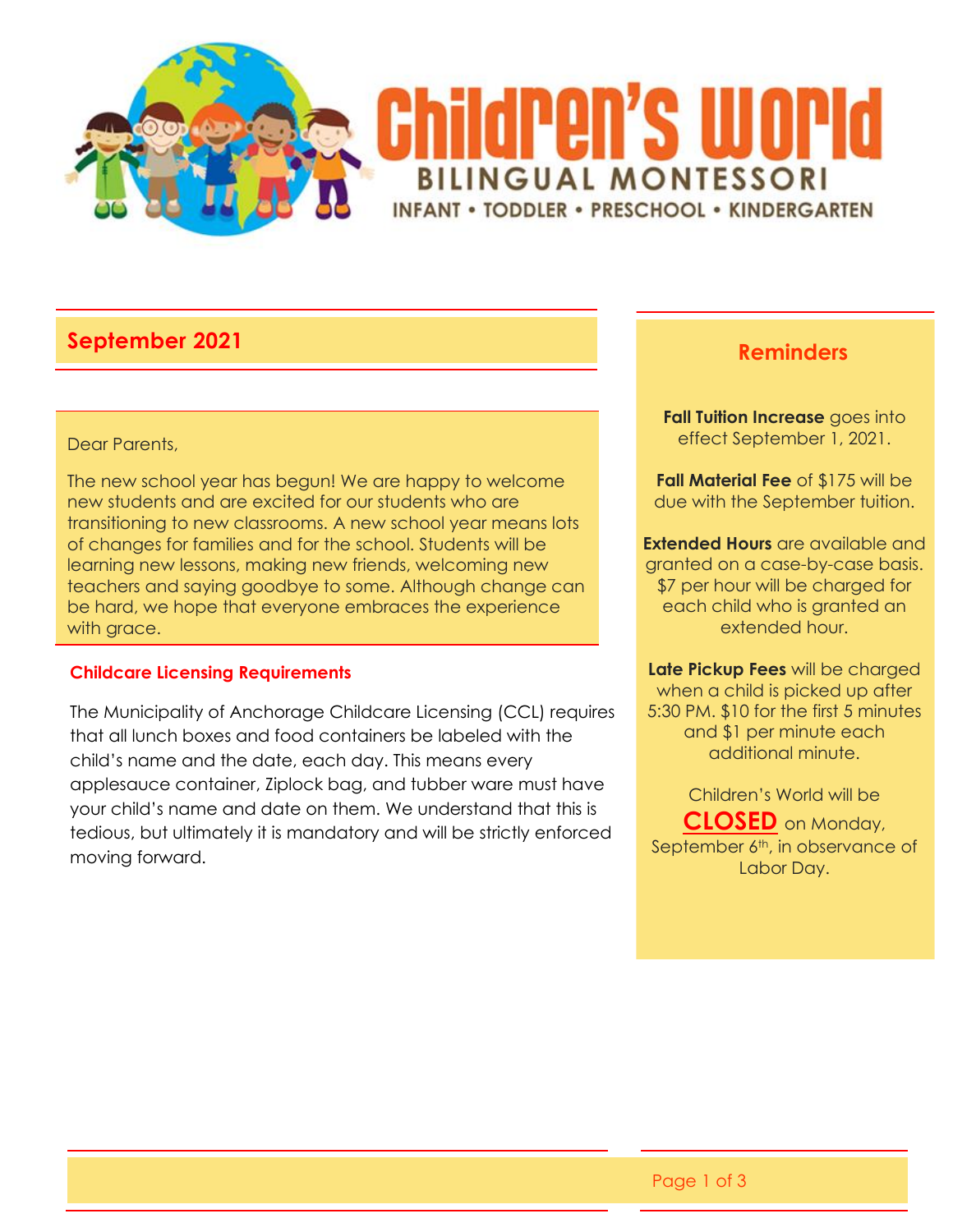

CCL will also be requiring that Children's World performs school wide Fire Drills. Previously, we had done them individually by classrooms. Starting September, we will be setting off the fire alarm panel and the entire school will be evacuating at once. CCL also requires that at least one time a year we conduct a fire drill during nap time. Please be aware of these changes and speak openly about it with your child if there are any concerns.

## **Community Health**

Fall is just around the corner and the Covid-19 pandemic is still within our city, state, and nation. We ask that parents, again, be extra cautious when their child becomes ill. Children are not allowed to attend school if they have had a fever within 24 hours or are unable to participate in the normal day to day activities. Excessive coughing and mucus will be grounds for children to be sent home.

Children's World has seen an increase in illnesses within the classrooms, despite disinfecting and sanitizing classrooms daily. We require that children stay home when they are not well. We do not have, nor are licensed to have, a sick room or nurse on staff. Please be gracious and think of the entire community before sending your little one to school "under the weather".

### **Tuition Increase Notice**

On September 1, 2021, Children's World will be implementing a tuition increase for all students enrolled. This is an annual increase that was not implemented last year, due to the Covid-19 Pandemic.

This increase will go towards our staff's salaries, replacement of materials and improvement of facilities. Please find the Fall 2021/2022 School Year Tuitions attached at the end of this newsletter.

### **Normalization of the Classroom**

The beginning of a new school year creates an environment where normalization is strived for and achieved by the children and teachers within a classroom. The first month(s) will be spent working towards this goal within all classes.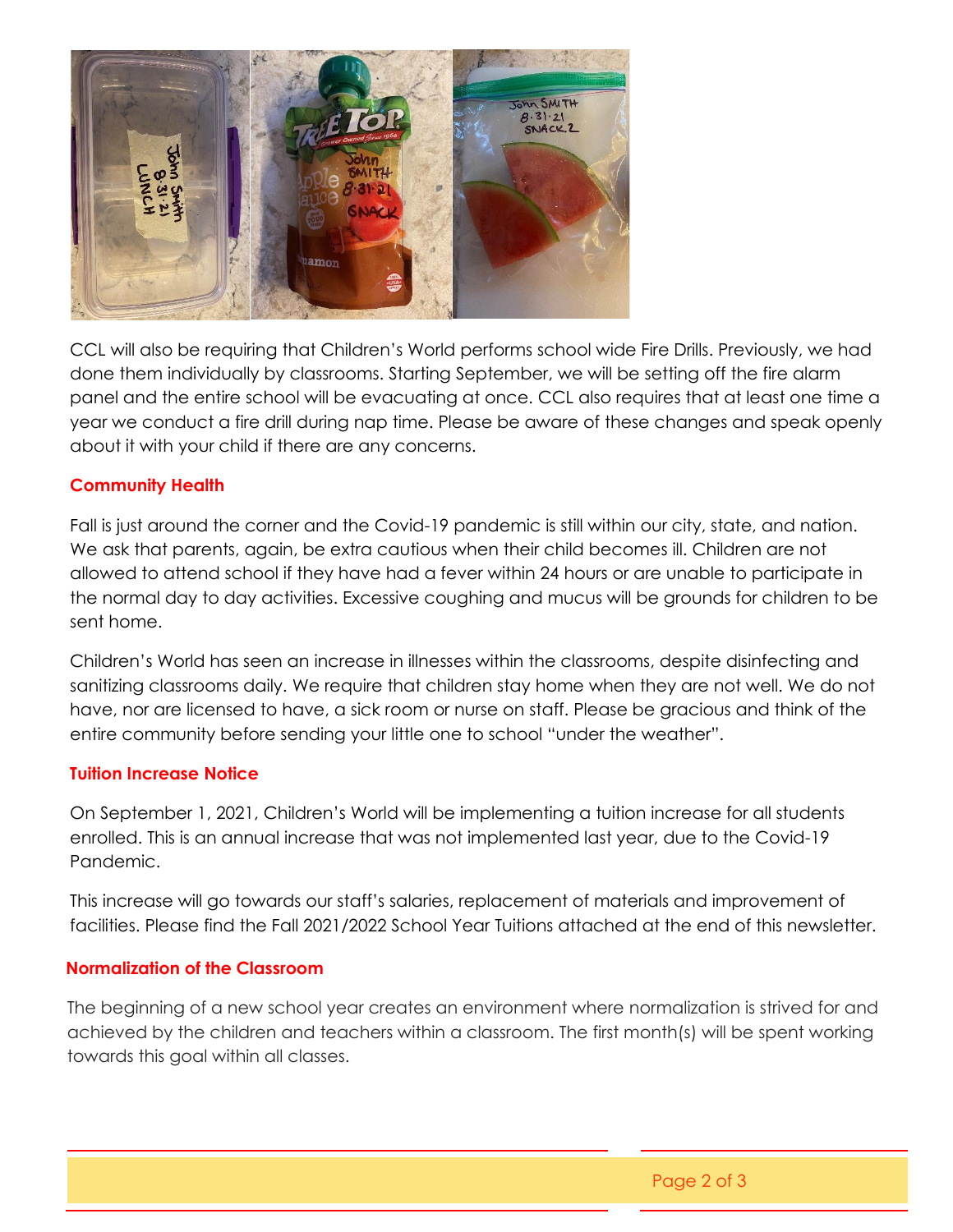Dr. Maria Montessori explained the process as an environment where the child is surrounded by plenty of suitable means that will engage a child's "energy for life". Normalization will always appear in four characteristics: Love of Work, Concentration, Self-Discipline and Sociability.

Love of Work includes the ability to choose work freely and to find serenity and joy in work.

Concentration appears as individual children become absorbed in their work.

Self-Discipline refers to persevering and completing cycles of activity that are freely begun.

Sociability is the patience when getting the materials one wants, respect for the work of others, help and sympathy for others, and harmonious working relationships among members of the group.

Normalization will look different across the age groups and teachers/students will have different roles in the process. The one main goal that all classrooms have is to create a space where the children feel safe, confident, and joyous in their daily work.

Sincerely,

Children's World Bilingual Montessori

## Tuition Raise 2021: 3% to 4% depending on program.

## See adjustment table below

## **INFANT**

| Infant Program: 8 weeks – 12 months |                                                    |                                            |                                            |
|-------------------------------------|----------------------------------------------------|--------------------------------------------|--------------------------------------------|
| <b>PROGRAM</b>                      | 5 DAYS (M-T-W-Th-F)                                | 3 DAYS (M-W-F)                             | $2$ DAYS (T-Th)                            |
| Full Day:<br>$7:15 - 5:30$ pm       | $3.2\%$ raise = $(+$40)$<br><b>New Rate \$1280</b> | $3.6\%$ raise = $(+$30)$<br>New Rate \$870 | $3.2\%$ raise = $(+$20)$<br>New Rate \$640 |

## **BABY TODDLER**

| Baby Program: 12 months - 2 years old |                       |                          |                       |
|---------------------------------------|-----------------------|--------------------------|-----------------------|
| <b>PROGRAM</b>                        | 5 DAYS (M-T-W-Th-F)   | 3 DAYS (M-W-F)           | 2 DAYS (T-Th)         |
| Full Day:                             | 3.4% raise = $(+$40)$ | $3.6\%$ raise = $(+$30)$ | 3.2% raise = $(+$20)$ |
| 7:15-5:30pm                           | New Rate \$1225       | New Rate \$870           | New Rate \$640        |
| <b>Extended Day:</b>                  | 3.2% raise = $(+$30)$ | $3\%$ raise = $(+$20)$   | 3.1% raise = $(+15)$  |
| $9:00-3:15$ pm                        | New Rate \$995        | New Rate \$715           | New Rate \$480        |

Page 3 of 3